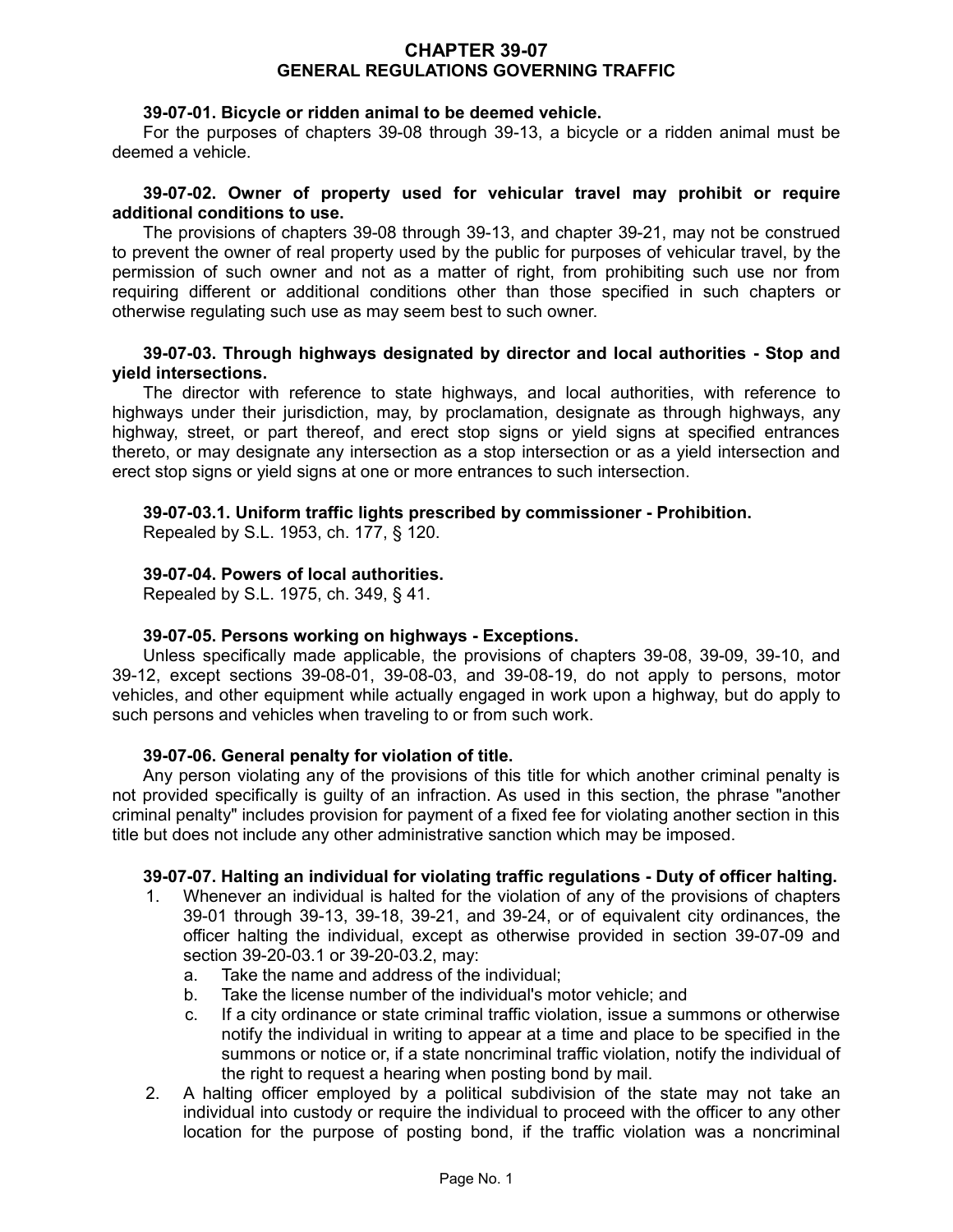offense under section 39-06.1-02. The officer shall offer to provide the individual with an envelope for use in mailing the bond.

# **39-07-07.1. Provision of envelopes for traffic and parking violations on state charitable or penal institution property or state capitol grounds.**

Repealed by S.L. 2021, ch. 291, § 4.

### **39-07-08. Hearing - Time - Promise of defendant to appear - Failure to appear - Penalty.**

The time to be specified in the summons or notice provided for in section 39-07-07 must be within thirty-five days after the issuance of the summons or notice or earlier if so ordered by the magistrate of the city or county having jurisdiction over the offense or if the person halted demands an earlier hearing. If the person halted desires, the person may have the right, at a convenient hour, to an immediate hearing or to a hearing within twenty-four hours. The hearing must be before a magistrate of the city or county in which the offense was committed. If an immediate hearing is demanded, a district judge serving the county, with the consent of the respective prosecuting attorneys, may order the hearing to be held in any of the counties in which the district judge has jurisdiction, rather than in the county where the offense was allegedly committed. Upon the receipt from the person halted of a written promise to appear at the time and place mentioned in the summons or notice, the officer shall release the person from custody. Any person refusing to give a written promise to appear must be taken immediately by the halting officer before the nearest or most accessible magistrate, or to such other place or before such other person as may be provided by a statute or ordinance authorizing the giving of bail. Any person willfully violating the person's written promise to appear is guilty of a class B misdemeanor, regardless of the disposition of the charge upon which the person originally was halted. The time limitations for a hearing as provided by this section do not preclude a recharging of the alleged violation if the person being charged receives a new summons or notice subject to the provisions of this section.

# **39-07-09. Offenses under which person halted may not be entitled to release upon promise to appear.**

Section 39-07-07 does not apply to a person if:

- 1. The halting officer has good reason to believe the person guilty of any felony or if the person is halted and charged with an offense listed in section 39-06.1-05 but not listed in subsection 2; or
- 2. The halting officer, acting within the officer's discretion, determines that it is inadvisable to release the person upon a promise to appear and if the person has been halted and charged with any of the following offenses:
	- a. Reckless driving.
	- b. Driving in excess of speed limitations established by the state or by local authorities in their respective jurisdictions.
	- c. Driving while license or driving privilege is suspended or revoked for violation of section 39-06-42, or an equivalent ordinance.
	- d. Driving without liability insurance in violation of section 39-08-20.
	- e. Failing to display a placard or flag, in violation of any rule implementing section 39-21-44, while transporting explosive or hazardous materials.
	- f. Operating an unsafe vehicle in violation of subsection 2 of section 39-21-46.

The halting officer forthwith shall take any person not released upon a promise to appear before the nearest or most accessible magistrate.

### **39-07-10. Officer violating provisions for arrest and notice of hearing to defendant may be removed from office.**

Any officer violating section 39-07-07, 39-07-08, 39-07-09, 39-20-03.1, or 39-20-03.2 is guilty of misconduct in office and is subject to removal from office.